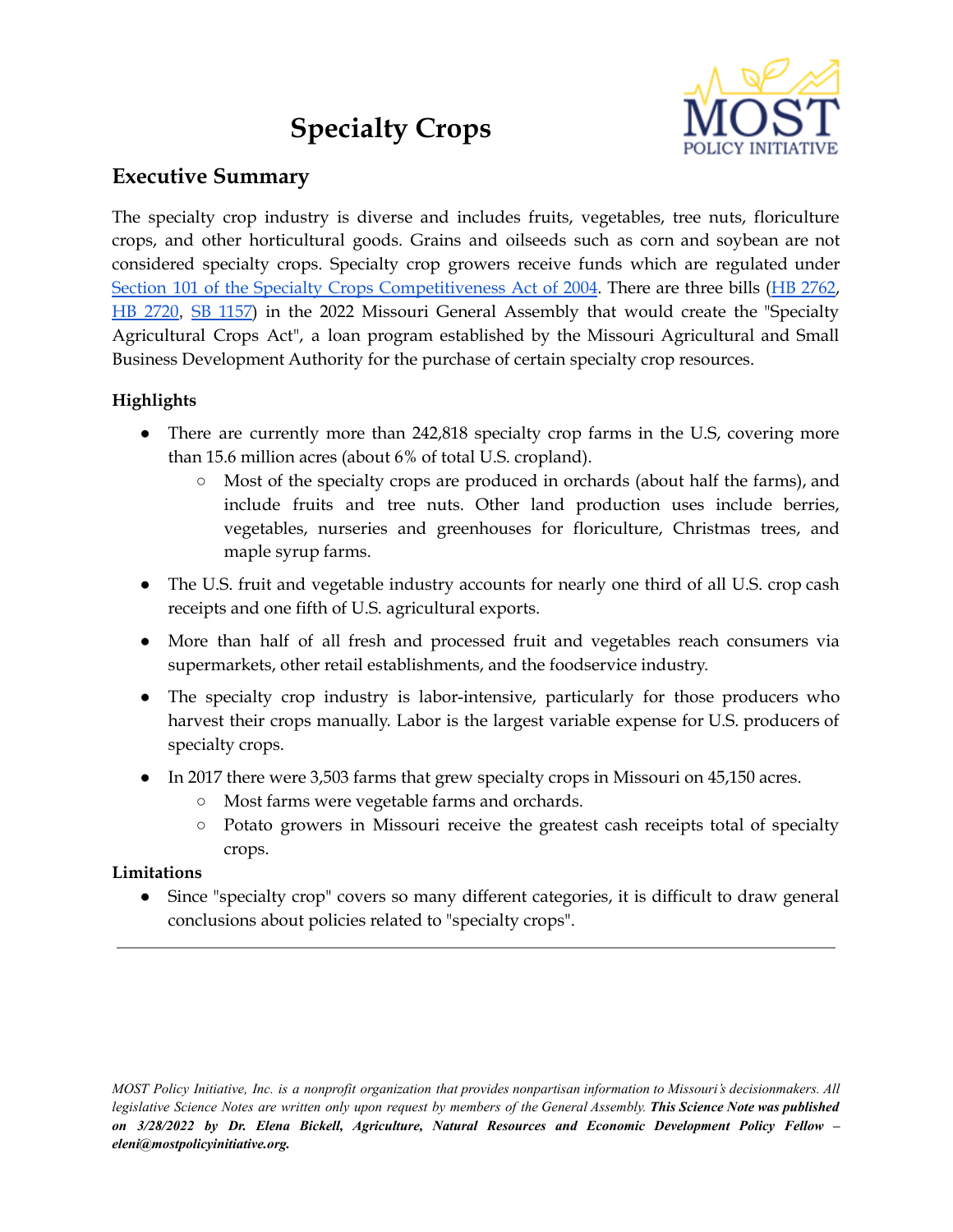## **Research Background**

#### **Specialty Crop Farms**

The term "specialty crop" is wide-ranging, including fruits, vegetables, tree nuts, dried fruits and vegetables, horticulture, and nursery crops (over 100 separate fruit and vegetable commodities). 1 In practice, however, the term "specialty crops" is generally used to describe all crops except those commodities that receive direct income support under [Title](https://www.congress.gov/bill/115th-congress/house-bill/2/text) I of the Agricultural [Improvement](https://www.congress.gov/bill/115th-congress/house-bill/2/text) Act of 2018.<sup>1</sup>

A farm is any place from which \$1,000 or more of agricultural products are produced and sold, or normally would have been sold, during a census year.<sup>2</sup> According to the [Census](https://www.nass.usda.gov/Publications/AgCensus/2017/Online_Resources/Specialty_Crops/SCROPS.pdf) of [Agriculture](https://www.nass.usda.gov/Publications/AgCensus/2017/Online_Resources/Specialty_Crops/SCROPS.pdf) Data on Specialty Crops, more than 242,818 farms specialized in the production of fruit, tree nuts, berries, and vegetables in the U.S. in 2017. <sup>2</sup> Covering more than 15.6 million acres (about 6% of U.S. cropland), most of the specialty crops were produced on orchards (about half the farms) which included fruit and tree nuts. Other land uses for production included, berries, vegetables, nurseries and greenhouses for floriculture, Christmas trees, and maple syrup. 2

#### **Characteristics of the Specialty Crop Industry**

The U.S. fruit and vegetable industry accounts for nearly one third of all U.S. crop cash receipts and a fifth of U.S. agricultural exports. Although the fruit and vegetable share of crop receipts tends to be relatively large, these high-value crops are typically produced on a very small proportion of U.S. harvested cropland. 3

As with all crop commodities, there are a variety of challenges that the specialty crop industry faces in both domestic and international markets.<sup>4</sup> Moreover, the many commodities that are covered by the term "fruit and vegetable industries" do not operate in a homogenous market as different fruits or vegetables tend to face unique supply and demand characteristics.<sup>4</sup> For example, price movements for potatoes differ from those of apples, and price changes for fresh tomatoes vary widely from those of asparagus. 4

More than half of all fresh and processed fruit and vegetables reach consumers via supermarkets and other retail establishments. The next major marketing segment for produce is the foodservice industry, which includes quick service (fast food) establishments, table-service restaurants, institutional food services, and various Federal programs (e.g., school lunch and military purchases). <sup>1</sup> An estimated 1% is marketed directly from the farm to the consumer via farmers' markets, roadside stands, and pick-your-own operations. About 10% of all U.S. fruit and vegetable supplies enter export markets. $^{1,4}$ 

#### Specific Specialty Crop Farming Considerations

As compared to the row crops industry (soybean or corn), there are two important aspects that concern this complex and diverse industry. **The specialty crop industry is a labor-intensive**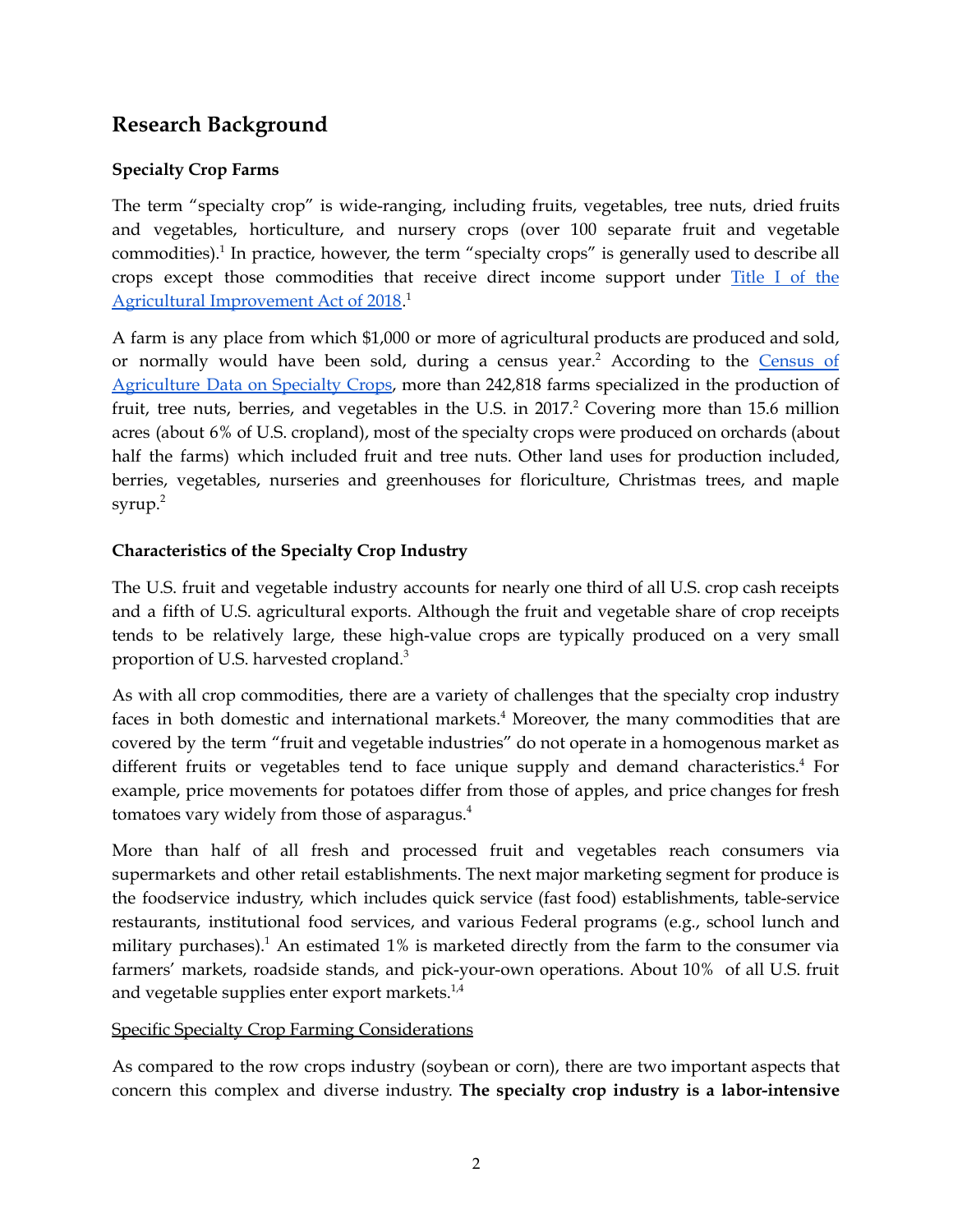**industry, particularly for those producers who harvest their crops manually**. <sup>1</sup> Crops harvested in this manner are often sold in fresh markets, where they face increasing competition with imports. The availability of affordable labor is vital to the ability of these domestic producers to compete with foreign producers. **Labor is the largest variable expense for U.S. producers of specialty crops.** Thus, issues like immigration and foreign worker laws can affect the availability of labor and how producers can compete with imports. 1

Although timing is crucial in all agricultural productions, specialty crops produced for fresh markets have distinct characteristics from those produced for processing or from commodity crops. <sup>1</sup> That is because **consumer demand requires specialty crops to be sold in fresh markets and to bear aesthetic appeal**. Thus, **many producers harvest these crops by hand to maintain visual appeal and the products must be transported to the fresh market quickly from field to consumer before they perish**. <sup>1</sup> Although the market for specialty crops that are intended for processing is a little different than the market for fresh, food processors often have large, consistent demands. Food processors desire crops with qualities uniquely designed for the processing system and will often enter contractual growing agreements with specific farmers rather than purchasing crops from spot markets. <sup>1</sup> **Due to the perishable nature of specialty crops, growers often have to ship their fresh fruits and vegetables prior to receiving payment.** Congress enacted the Perishable Agricultural [Commodities](https://www.ams.usda.gov/rules-regulations/paca) Act (PACA), to give specialty crop growers protections and remedies regarding payment for their crops. The primary purposes of the PACA is to: 1) prevent unfair and fraudulent conduct in the marketing and selling of perishable agricultural commodities, and 2) to facilitate the orderly flow of perishable agricultural commodities in interstate and foreign commerce. 1

#### **Specialty Crops in Missouri**

In 2017, there were 3,503 farms that grew specialty crops in Missouri on 45,150 acres (**Table 1**). Most farms were growing vegetables (1,449) and crops in orchards (1,359). The average age of a specialty crop producer in Missouri is 53.4 years old. From the 6,394 specialty crop producers in Missouri, 59% were men, 41% were women, and 96% were White. <sup>5</sup> For more information on Missouri's agriculture, read our Science Note on Missouri [Agriculture](https://mostpolicyinitiative.org/science-note/missouri-agriculture-economy/) and Economy.

| Missouri Special Crops Industry Characteristics (2017) |              |        |  |
|--------------------------------------------------------|--------------|--------|--|
|                                                        | <b>Farms</b> | Acres  |  |
| All Specialty Crop Farms                               | 3,503        | 45,150 |  |
| Family or Individual                                   | 2,878        | 22,508 |  |
| Partnership                                            | 245          | 4.731  |  |
| Corporation (Family Owned)                             | 289          | 15,804 |  |
| Corporation (Not Family Owned)                         | 34           | 1,068  |  |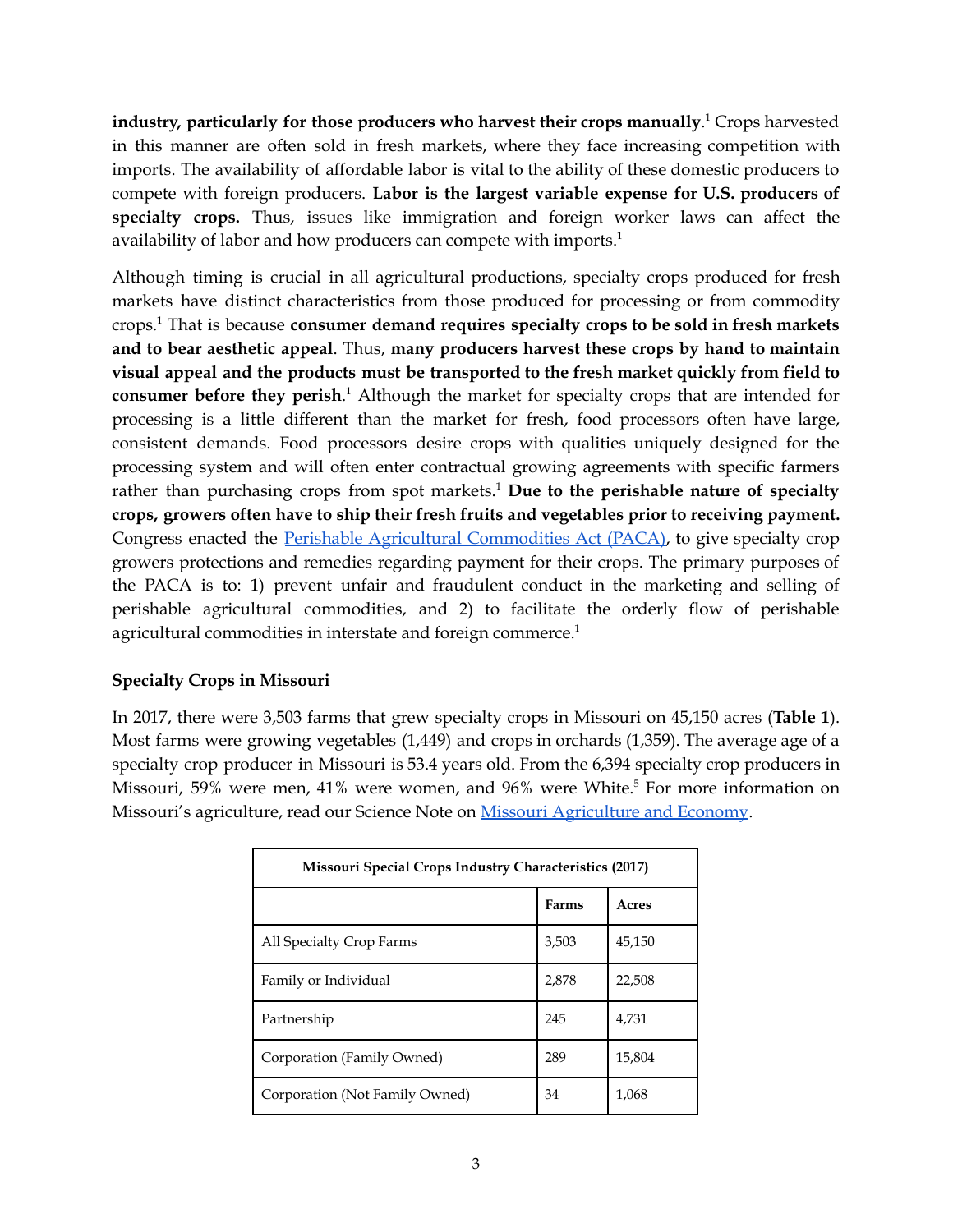| Orchards                          | 1,359 | 14,739 |
|-----------------------------------|-------|--------|
| <b>Berries</b>                    | 846   | 1,205  |
| Vegetables                        | 1,449 | 18,009 |
| Nursery, Greenhouse, Floriculture | 1,001 |        |
| <b>Cultivated Christmas Trees</b> | 115   | 1,565  |
| Maple Syrup                       | 37    | 3,163  |

**Table 1.** Specialty Crop Producers Characteristics, Missouri, 2017. Based on 2017 Census of Agriculture. 2

Older estimates (2012) show that Missouri specialty crop growers were more likely to raise vegetables for processing uses than for fresh markets, with tomatoes, sweet corn, cucumbers and potatoes being the most common from the vegetables category. Grapes, apples, blackberries and strawberries were the most common fruits and berries. Horticultural goods produced in Missouri include honey, hops, maple syrup, and turfgrass.<sup>5</sup>

In 2016, potato growers in Missouri received the greatest cash receipts total of the observed specialty crops, which exceeded \$27.7 million. In the same year, peaches ranked second for cash receipts at roughly \$5.25 million. <sup>5</sup> Grapes (\$4.978 million) and watermelon (\$4.237 million) ranked third and fourth, respectively. 5

#### **Government Policies and Programs for Specialty Crop Farming**

Although specialty crop producers do not receive direct income subsidies like the commodity growers (e.g., soybean producers), there are government policies and programs that provide support and protection for specialty crop farmers through **planting flexibility restrictions, crop insurance and disaster assistance, and research and promotion programs**. 1

The key programs that play an important role in stabilizing and promoting fruit and vegetable sales in the U.S., while also partly protecting growers from market uncertainty can be found in supplementary [Table](https://mostpolicyinitiative.org/wp-content/uploads/2022/03/MOST-Specialty-Crop-Table.pdf) 2. There are programs that specifically address the labor of the fruit and vegetable industry, <sup>4</sup> by supporting access to an affordable labor pool. Additionally, programs address the possible elimination of the planting flexibility restrictions for fruit and vegetables on program crop base acreage, providing government purchases of fruit and vegetables for Federal feeding programs (e.g., School Lunch Program), and strategies to maintain export programs and help U.S. growers compete more effectively in international markets.<sup>4</sup>

Three bills (HB [2762](https://house.mo.gov/Bill.aspx?bill=HB2762&year=2022&code=R), HB [2720](https://house.mo.gov/Bill.aspx?bill=HB2720&year=2022&code=R) and SB [1157\)](https://www.senate.mo.gov/22info/BTS_Web/Bill.aspx?SessionType=R&BillID=76733240) have been introduced in the 2022 Missouri General Assembly that, if enacted, will create the "Specialty Agricultural Crops Act," a loan program established by the Missouri Agricultural and Small Business Development Authority for the purchase of certain specialty crop resources. The maximum loan amount a producer would be eligible to receive would be \$35,000, with the interest payments being waived for any approved